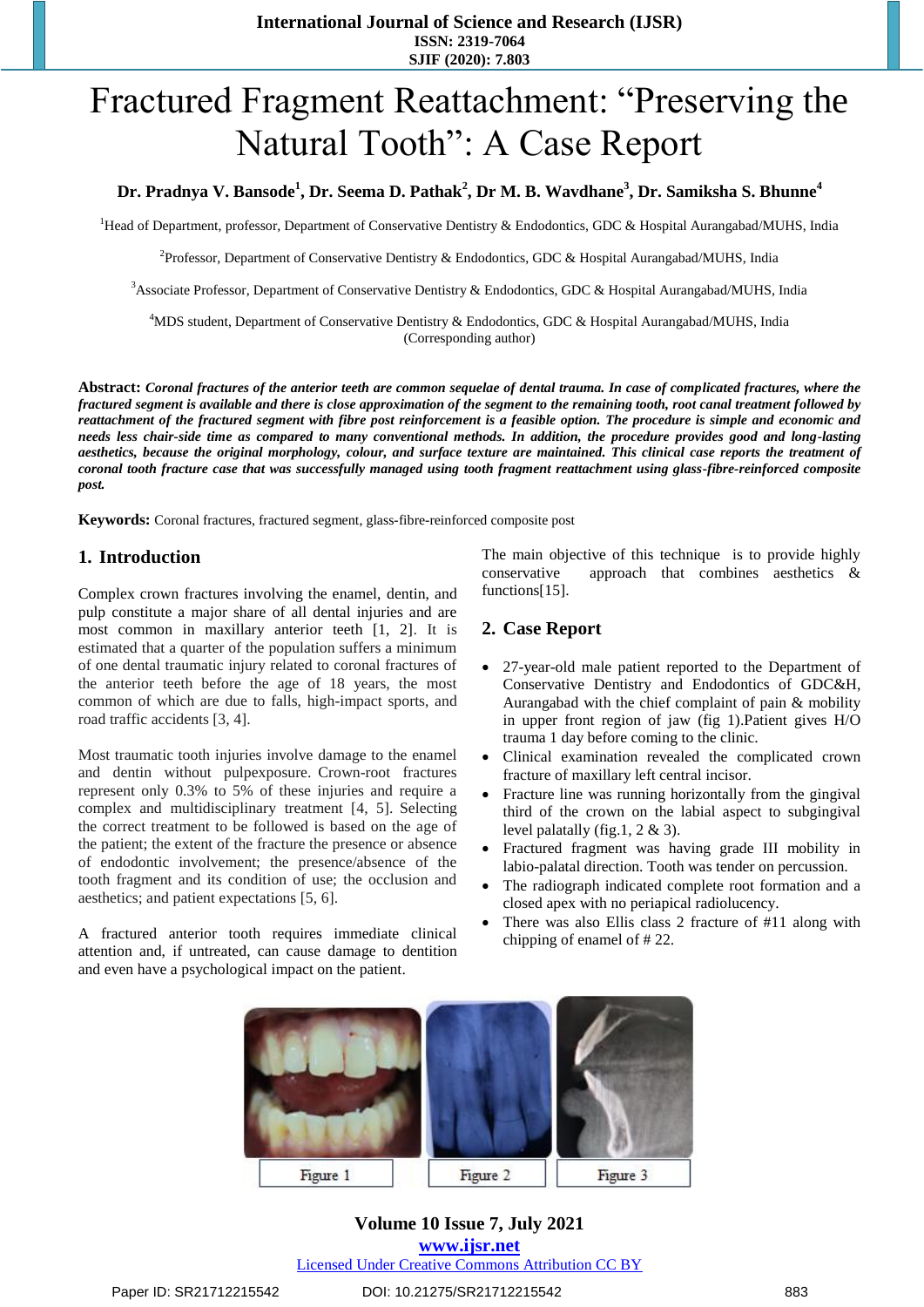Preoperative intraoral radiograph showed fracture of crown at cervical level. CBCT of same tooth confirmed the crown fracture coronal to CEJ (fig. 2 & 3).

After taking written consent, it was planned to perform single visit root canal treatment (RCT) on #21 followed by reattachment with fiber post reinforcement. #11 & #22 were planned for direct composite resin restoration.

Local anesthesia was administered (1.0 cc of lidocaine 2% with 1:80,000 epinephrine) (fig. 4,  $\&$  5) and the fractured segment in relation to 21 was atraumatically removed (fig. 6,7 & 8).





It was then cleaned with 2% chlorhexidine solution (germicidal ) and stored in 25% dextrose (as hypertonic solution increases bond strength of reattached fragment )[13].

Fractured fragment was stored in 25% dextrose to prevent drying & desiccation (fig. 9, 10).



Labial & palatal views after removal of fractured fragment (fig.11&12).



After removal of fractured fragment atraumatically root canal procedure was initiated, working length was determined using intraoral radiograph [Fig 13, 14, & 15].

After thorough cleaning & shaping root canal is obturated using lateral condensation method (Fig.16).



**Volume 10 Issue 7, July 2021**

**www.ijsr.net**

Licensed Under Creative Commons Attribution CC BY

Figure 17

Figure 18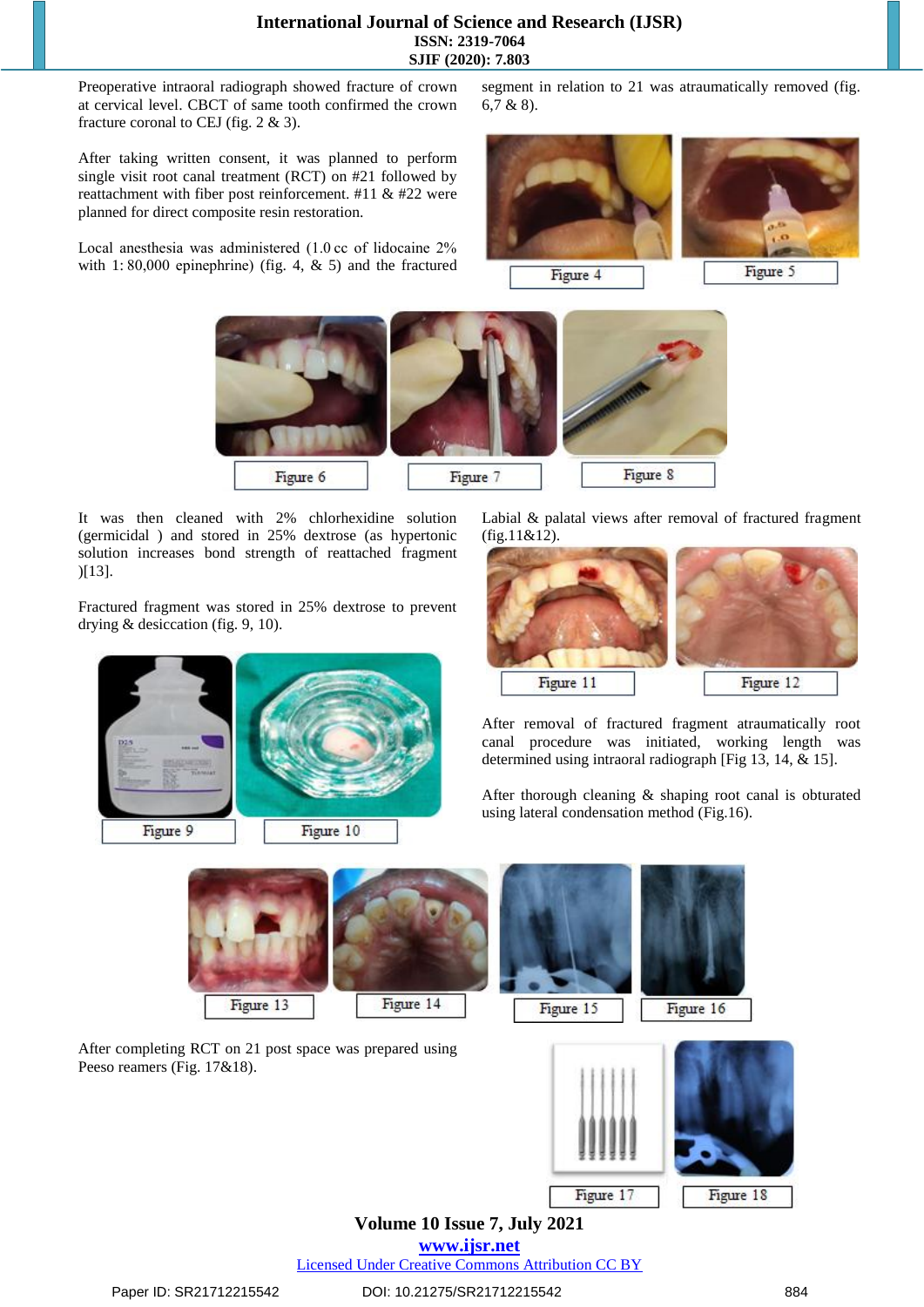#### **International Journal of Science and Research (IJSR) ISSN: 2319-7064 SJIF (2020): 7.803**

Aesthetic post of diameter 1.1 mm (MailyardFiber Post) was selected. Assessment of post is done radiographically after adjusting the post length. (Figure 19 & 20).



The prepared post space was etched for 15 seconds using 37% phosphoric acid (DENTSPLY, Spectrum) (Fig.21). It was then rinsed thoroughly with water and excess water was removed with a cotton pellet. Next the bonding agent (DENTSPLY, Spectrum) was applied on the etched surface as well as the post. The adhesive was air thinned and lightcured for 10 seconds (Fig. 22  $& 23$ ).



The post was then luted with resin cement (LUXACORE Z dual cure resin) (Fig. 24 & 25).



After anaesthetising, palatal full thickness mucoperiosteal flap was raised as palatal margin was subgingival.A slot was prepared into the fractured segment to receive the part of post (Figure 26& 27).



Etchant (DENTSPLY, Spectrum) was applied to the fragment and the remaining tooth structure using micro applicator tip (Fig. 28  $\&$  29) It was then rinsed thoroughly with water and excess water was removed with a cotton pellet. Next the bonding agent (DENTSPLY, Spectrum) was applied (Fig. 30 & 31). The adhesive was air thinned and light-cured for 10 seconds.



and the fragment was cemented using dual-cure composite resin cement (LUXACORE Z dual cure resin) (Fig. 32).



The flap was stabilized by giving 2 black braided silk sutures. A good periapical radiograph was taken to ensure the proper cementation of post as well as fragment (Figure33). The occlusion was checked and postoperative instructions were given to the patient. The patient was recalled after 1 week for removal of sutures& then after, kept under follow up.



Composite restoration was done to improve esthetics & to mask fracture line (Fig. 32, 33 & 34).



Then Composite restoration of for 11 and subsequently 22 was performed. The patient was kept on periodic review after every month and it was observed that both endodontic and restorative treatments remained clinically acceptable through each visit.

# **Volume 10 Issue 7, July 2021**

**www.ijsr.net**

Licensed Under Creative Commons Attribution CC BY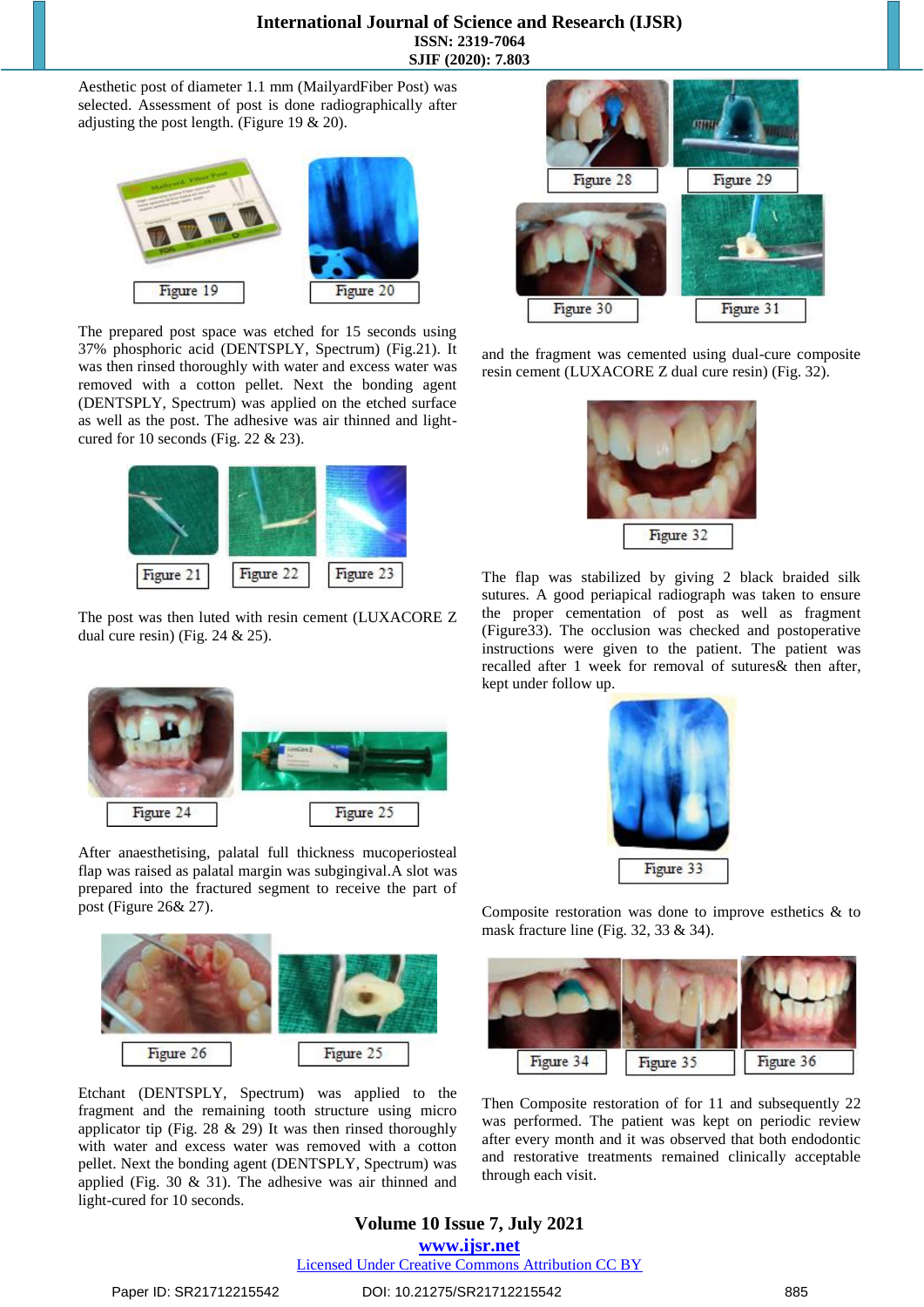#### **International Journal of Science and Research (IJSR) ISSN: 2319-7064 SJIF (2020): 7.803**



## **3. Discussion**

Conventional techniques employed in the restoration of fractured teeth include partial and full coverage crowns, laminate veneers, and composite resins all of which are time-consuming, high priced, and not conservative [2].First described by Chosack and Eidelman in 1964, restoration of fractured teeth using the dental fragment offers a fineway to reinstate the natural shape, contour, surface texture, occlusal alignment, and colour of the fragment [7].

The advancement in adhesive material creates new perspective in the reconstruction of fractured teeth; it is now possible to achieve superb results with the reattachment of fractured tooth fragment provided that the biological factors, materials and techniques are logically assessed and managed.

Reattachment should be the first choice of treatment when the fracture fragment is available. The advantage of this alternative treatment includes regaining colour and size of the original tooth, being worn away in similar proportion to adjacent tooth and giving positive psychological response to the patient and is also economical [8].

The success of the reattachment depends on different factors: hydration of the fractured segment while outside oral cavity is one of them. This is necessary to maintain the vitality and natural aesthetic appearance of the tooth and also ensures adequate bondstrength [2].

When there is a substantial associated periodontal injury and/or invasion of the biological width, the restorative management of the coronal fracture should also consider the rehabilitation of those affected tissues [9].

Cavalleri and Zerman reported that the long-term prognosis for reattached crown fragments appears to be better than for composite resin restorations [10].

When the tooth is completely unrestorable, extraction is the only option available, leading to the loss of bone in the area compromising future treatment with implants [11].

Positive and Negative aspectsof reattachment are shown below [12].

Positive aspectsof reattachment

- Wear similar to adjacent/opposed teeth.
- Colour match to the remaining crown structure.
- Preservation of incisal translucency.
- Maintenance of natural tooth contours.
- More durable restoration than a Class IV resin restoration alone.
- Preservation of 'identical' occlusal contacts.
- Colour stability of the enamel.
- Positive emotional and social response from patients.
- Economical.

Negative aspects of reattachment

- Less than ideal aesthetics if the tooth fragment is allowed to dehydrate.
- Colour changes of the bonded fragment.
- Necessity for continuous follow up.
- Unknown longevity.
- ‗Predicted' eventual separation of the repair due to progressive breakdown of the bonded junction.

In the present case, we used an adhesive, a dual-curing luting composite system, a glass-fibre-reinforced composite root canal post and the original crown fragment. This technique provides reinforcement to the restored segments and increases durability and survival.

## **4. Conclusion**

When the fractured fragment is available tooth fragment reattachment procedure offers an ultraconservative, safe, fast and aesthetic result [14].

- A number of treatment options have been proposed for coronal tooth fractures depending circumstances like immediate reattachment, surgical exposure, crown and root recontouring and fragment reattachment; using splints and without radicular anchorage, each with their own advantages and disadvantages.
- The reattachment of a fractured crown fragment may be the most conservative and desirable treatment of choice for anterior teeth, providing an instant return to the natural appearance upon reattachment of the original tooth fragment.

#### **References**

- [1] N. B. P. S. Kumari, V. Sujana, C. H. R. Sunil, and P. S. Reddy, "Reattachment of complicated tooth fracture: an alternative approach," Contemporary Clinical Dentistry, vol. 3, no. 2, pp. 242–244, 2012.
- [2] U. Is eri, Z. Ozkurt, and E. Kazazo " glu, "Clinical management of ˇ a fractured anterior tooth with reattachment technique: a case report with an 8-year follow up," Dental Traumatology, vol.  $27$ , no. 5, pp. 399–403, 2011.
- [3] AndreasenJO (1970) Etiology and pathogenesis of traumatic injuries. A clinical study of 1,298 casesScandanavian Journal of Dental Research78(1- 4) Andreasen
- [4] Andreasen JO, Andreasen FM, & Andersson L (2007) Textbook and Color Atlas of Traumatic Injuries to the Teeth Blackwell, Oxford, UK.
- [5] Olsburgh S, Jacoby T, & KrejcI (2002) Crown fractures in the permanent dentition: Pulpal and restorative considerationsDental Traumatology18(3) 103-115.Baratieri LN, Monteiro S Jr, Andrada MAC, Vieira LCC, Cardoso AC, & Ritter

# **Volume 10 Issue 7, July 2021**

### **www.ijsr.net**

Licensed Under Creative Commons Attribution CC BY